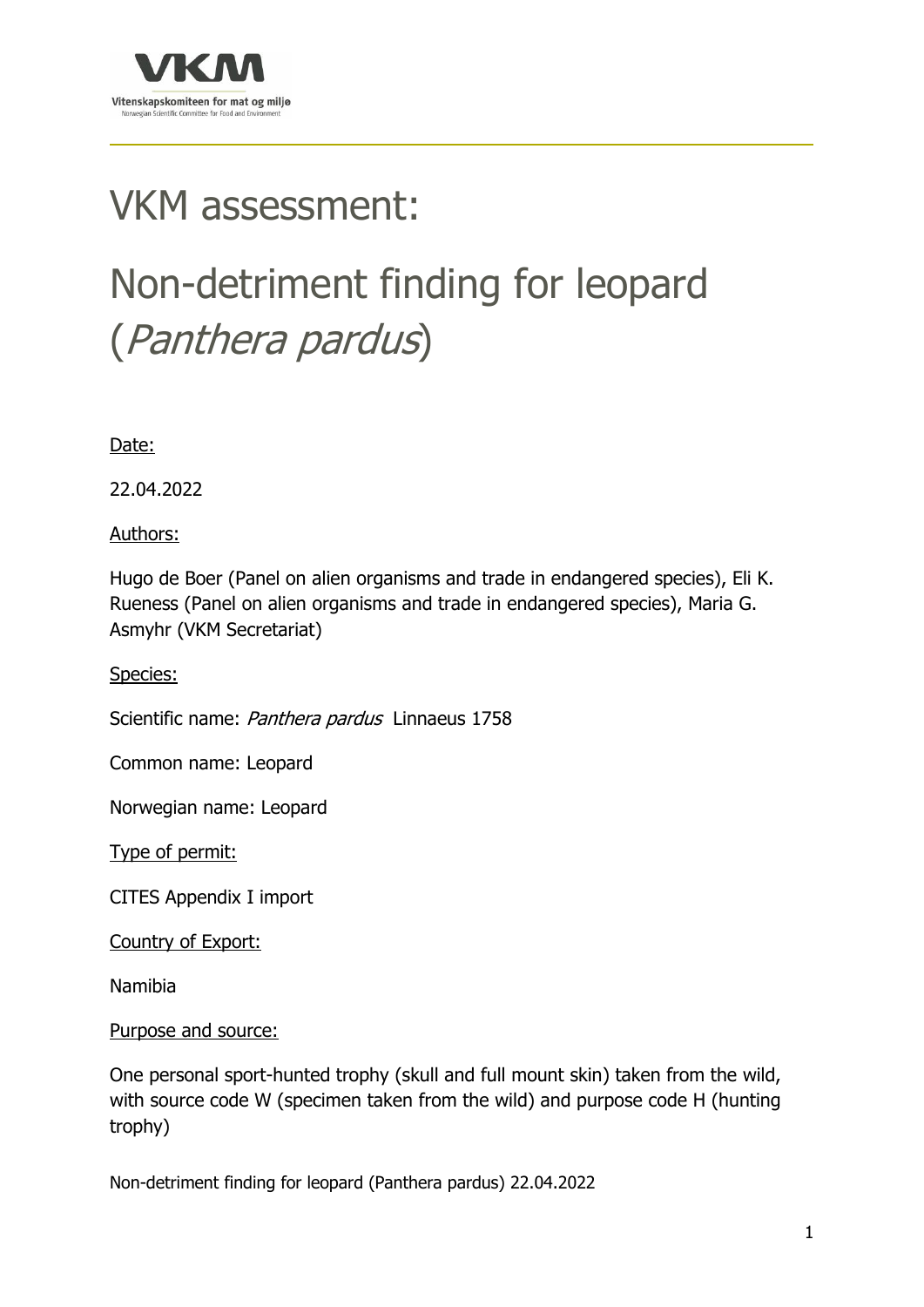

## **Conclusion**

Note that this NDF report was initially prepared for a similar case of import in 2019. VKM has not found additional evidence to suggests a change in conclusion.

VKM adopted the **definition of detriment** suggested by the U.S. Fish and Wildlife Service Division of Scientific Authority

(https://www.fws.gov/international/pdf/archive/workshop-american-ginseng-citesnon-detriment-findings.pdf):

- 1. Harvest is not sustainable
- 2. Harm to the status of the species in the wild
- 3. Removal from the wild that results in habitat loss or destruction, or interference with recovery efforts for a species.

In the case of the leopard, VKM concludes that the requested import of one wildcaught hunting trophy from Namibia **is unlikely to be detrimental** to the survival of the species in the wild.

The number of trophies hunted in Namibia has been on a steady increase since 2010 (although within the annual quota of 250 individuals), yet, the number of leopards in Namibia have been reported to increase (Pers. Comm. Laurie Marker, Cat Specialist Group/Director Cheetah Conservation fund, 25.1.19).

The Namibian quota was recently reviewed by the Animal Committee, which recommended that the current annual quota is non-detrimental to the survival of the species.

Namibia imposed a trophy-hunting moratorium in 2009 and reviewed its hunting practices before opening for hunting again in 2010, with stricter regulations in place (see section 5 of this document), including minimum skull size measure and that and the leopard should be a male > 7 years old (AC30 Doc.15 A2).

It is however important to note that population estimates are highly uncertain, the species seems to be on decline range-wide and is subject to an array of threats including loss of habitat and prey as well as illegal offtake (Stein et al., 2016), and hunting practices should be reviewed on a regular basis to ensure that it is sustainable.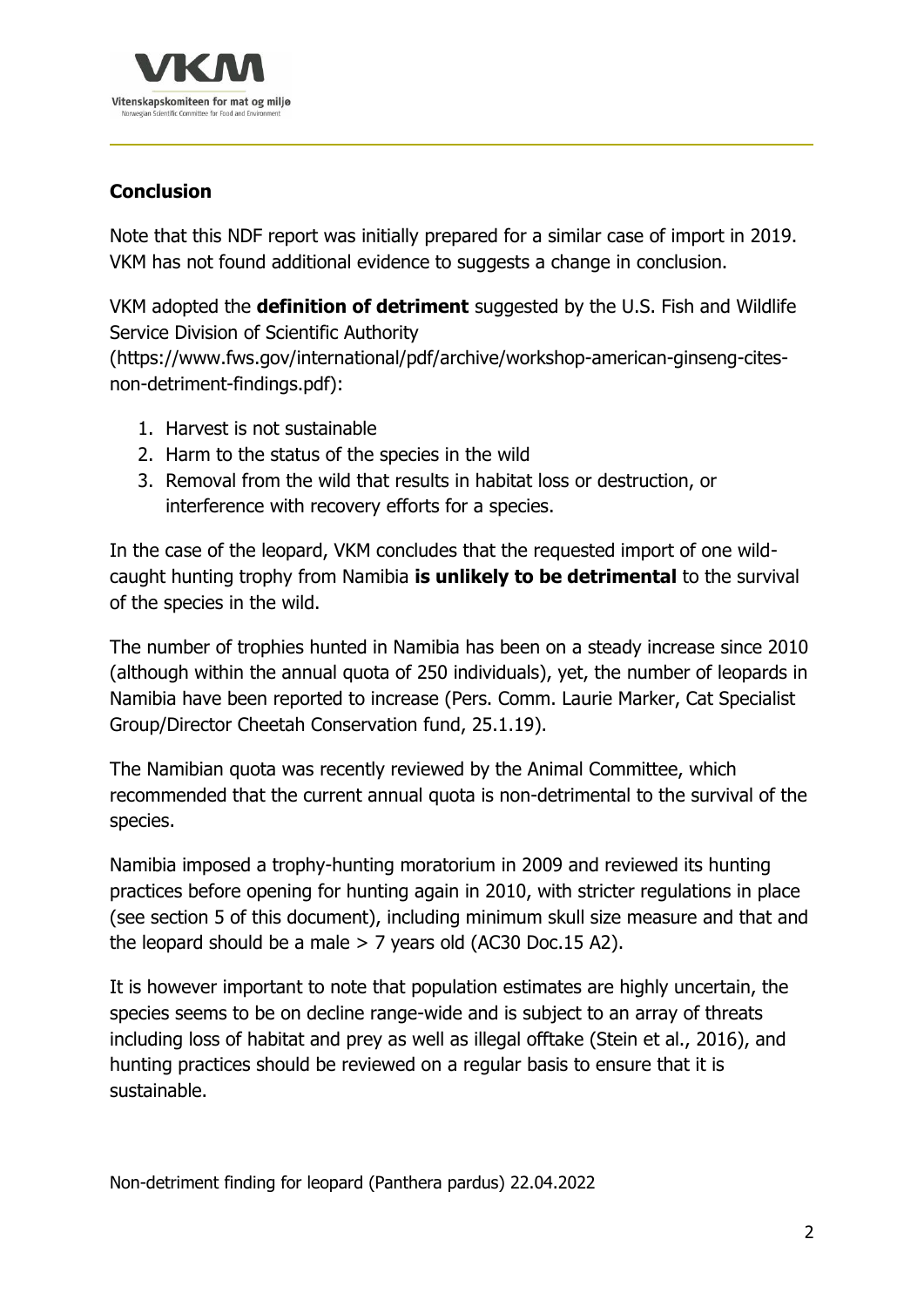

## **1. Biological information**

Distribution: The leopard (*Panthera pardus*) has one of the largest geographical ranges of any terrestrial mammal in the world and ranges from southern Africa, through the Middle East, to eastern Asia from South Africa to eastern China and the Russian Federation (Stein et al., 2016). The African leopard (P.p.pardus) is one of about nine subspecies and occurs primarily in the sub-Saharan regions (Jacobsen et al., 2016). About 13% of the leopards' potential range is estimated to fall within protected areas (Marker and Dickman, 2005 and references herein).

National distribution in Namibia: Leopards inhabit the majority of the country with the exception of the highly populated northern region, the arid southeast farmlands and the desert coast (Export quota review for Namibia, AC30 Doc.15 A2).

Life history: The leopard – all subspecies considered - occurs in highly diverse habitats, from the desert and semi-desert of Namibia and Botswana, arid regions of Egypt and the Arabian Peninsula, to rugged montane regions of southwest Asia and in the savannah grasslands of East and Southern Africa (Stein et al., 2016). The species is also found in mountain regions up to an altitude of 5,200 m (in the Himalayas) and in rainforest (Stein et al., 2016).

Leopard diet is dependent on prey availability as well as the presence of larger competitors such as lions (*Panthera leo*) (Stein et al., 2016). Leopards feed primarily on medium-sized predators (Family Cervidae) (Hanssen et al., 2017), but they also feed on insects, reptiles, birds, and small mammals as well as larger ungulates (Stein et al., 2016). Although considered a generalist species, individuals will often become specialized on one particular type of prey, with occasional supplement of other food items (Stein et al., 2016). Domestic animals are an important part of leopard diet in some areas, with dogs having been reported as an important food item (Stein et al., 2016 and references herein).

Leopards are solitary, nocturnal and territorial, with home ranges between  $13-35 \text{ km}^2$ (Hunt, 2011). Leopard home range varies depending on prey availability and habitat structure, with the largest home ranges recorded within the arid and semi-arid areas with low density of prey and the smallest home ranges in the rain forest (Stein et al. 2016 and references herein).

Females mate for the first time at around 3 years of age, giving birth to 1-3 cubs (Balme et al. 2013). Cub survival is generally fairly low (e.g. 37 % in Balme et a.,l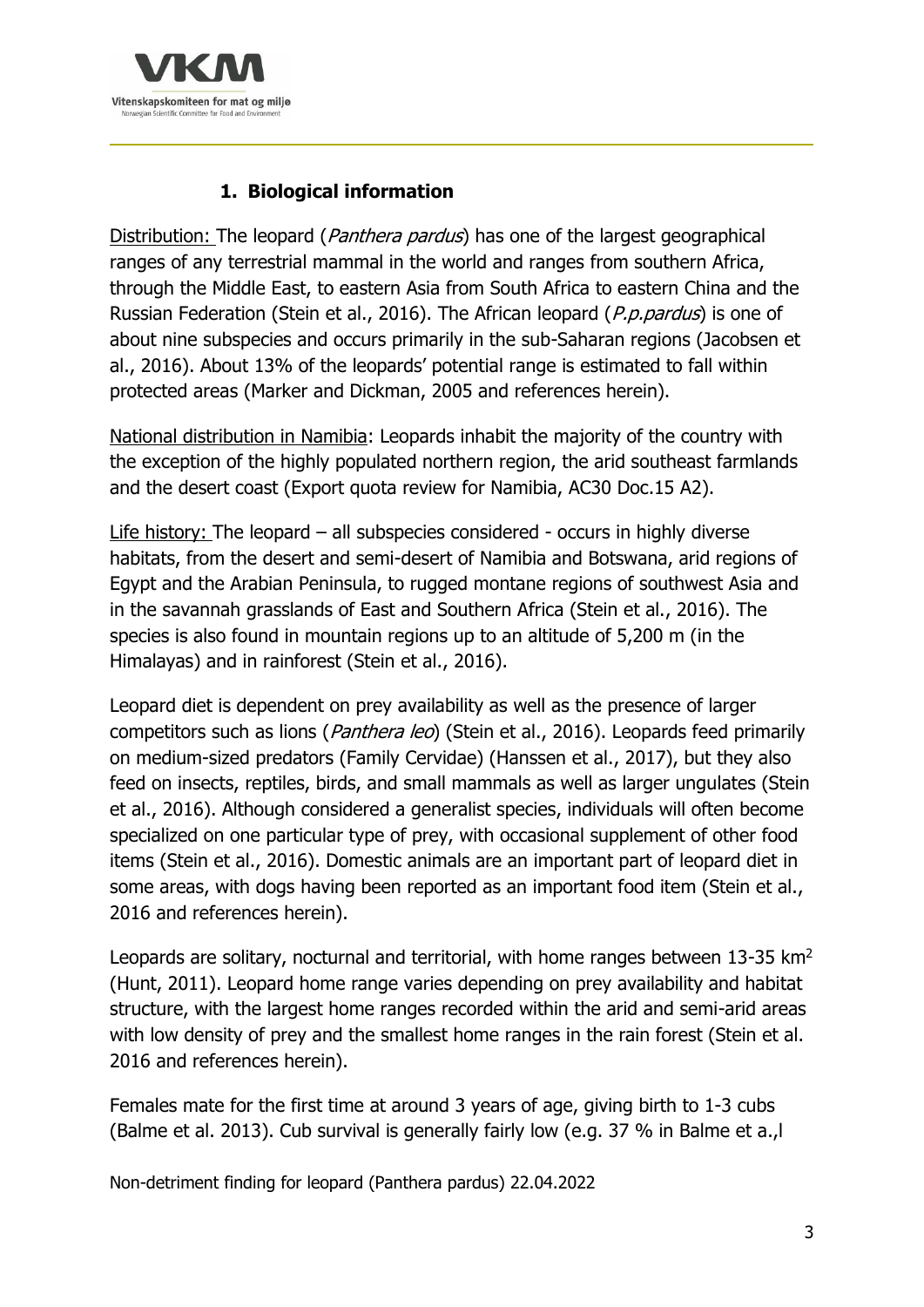

2013, 53 % in Owen et al., 2010), and is affected by maternal age and vulnerability to infanticide (Balme et al., 2013).

Role in the ecosystem: The leopard is a keystone predator. In Namibia, the majority of large predators, such as lions and spotted hyenas (Crocuta crocuta), have been extirpated from the farmlands to reduce livestock predation, thus leaving leopards and cheetahs (Acinonyx jubatus) as the top predators of these ecosystems (Marker and Dickman, 2005).

## **2. Population status and trend**

Global population status: Decreasing (Stein et al., 2016)

Namibia: The Namibian leopard population is considered stable or increasing (AC 30 Doc. 15 A2; Pers. Comm. Laurie Marker 25.1.19). A fairly recent National leopard survey estimated the Namibian population to be 14,154 individuals (95% CI=13,356 – 22,706) (Stein et al. 2011 in AC30 Doc.15 A2). This estimate is larger than the previous estimate from 2003 (AC 30 Doc. 15 A2).

It is, however, important to note that the elusive nature of leopards combined with wide-ranging biology makes estimates for national, regional or range-wide population sizes unrealistic and with such wide confidence intervals that they are meaningless from a management perspective (AC30 Doc.10.2, Annex 1). In order to inform management decisions (also in regard to trophy hunting) it is recommended that range states develop reliable estimates of population trends, rather than using population size estimates (AC 30 Doc. 10.2. Rev. 1).

#### **3. Conservation status**

Global IUCN Red List: Vulnerable (Stein et al. 2016).

Criteria A2cd for vulnerable, based on loss of habitat and prey, and exploitation. These conservation threats are not well understood, have not ceased and are likely to continue (Stein et al., 2016)

Comparison of the extent of range presented in the previous red list assessment (Near Threatened, Henschel et al., 2008) with that of the most recent assessment (Stein et al., 2016) indicates a range reduction of 61%. Moreover, Southern Africa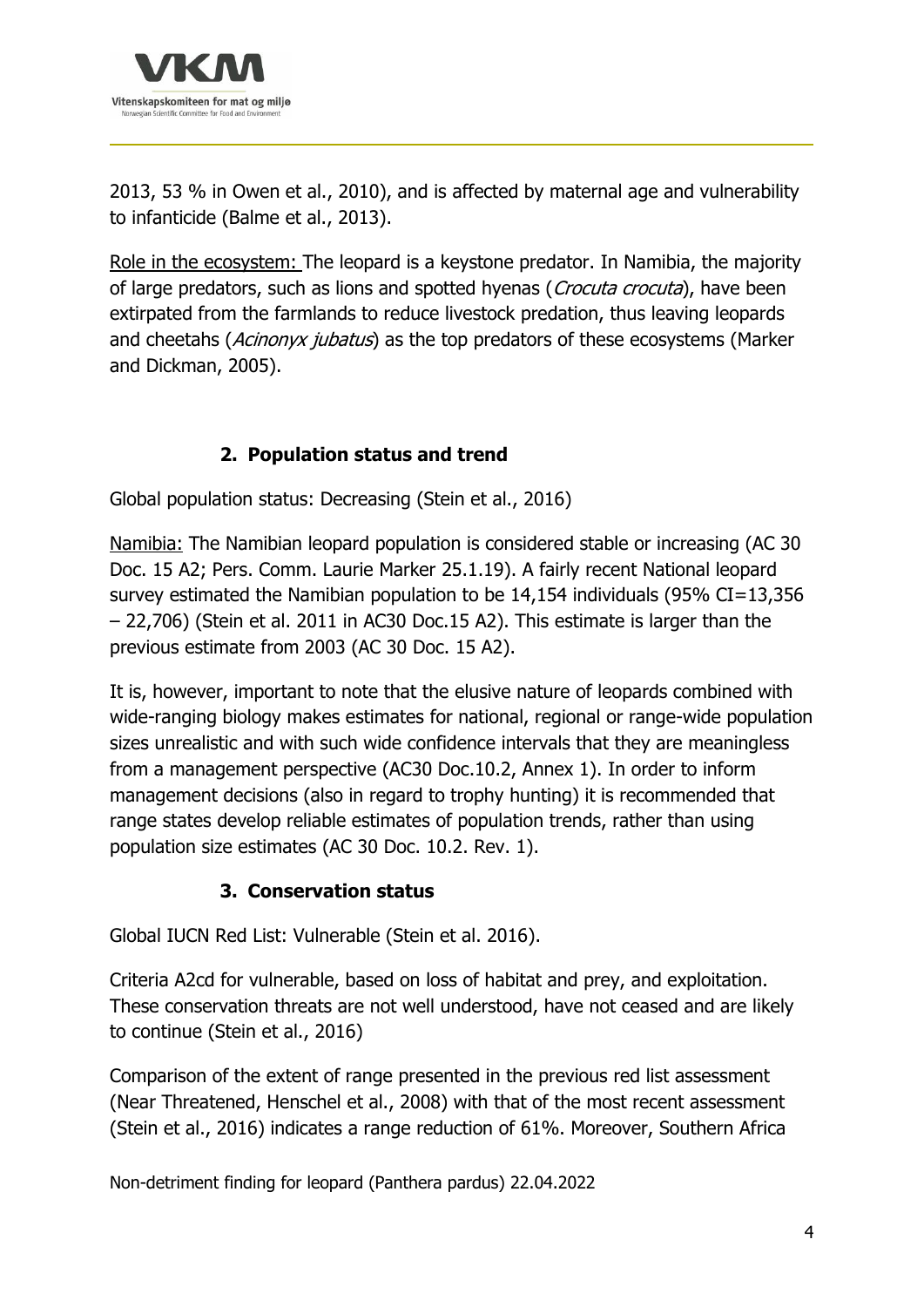

has been considered as the stronghold of the leopard, but there is no evidence to suggest that the population has remained stable, with an estimated regional range loss of approximately 21 % (Stein et al., 2016).

#### **4. Threats**

Anthropogenic actions cause the primary threats to leopards. Habitat fragmentation, reduced prey base, conflict with livestock and game farming has reduced leopard populations throughout most of their range (Stein et al. 2016 and references herein).

#### Range-wide:

- Habitat loss and fragmentation: the conversion of forest and savannah habitats to agriculture and livestock farming have significantly reduced leopard range (Stein et al., 2016). Generally, such conversion of habitat also leads to a reduction in prey species (Stein et al., 2016).
- Conflict with farmers: leopards may prey on commercially valuable species, causing conflict with local farmers and game-owners (Stein et al., 2016).
- Poorly managed trophy hunting: leopards are targets for trophy hunting and if poorly managed, this activity can be detrimental to the population, particularly when permits are issued in one geographic area and targeted individuals are in their prime reproductive age (Balme et al., 2010).

#### Namibia:

• Human-leopard conflict is a significant issue in Namibia. Landowners and community members in remote regions kill leopards in retaliation for, or to prevent, livestock or game predation (http://panthera.org/leopardsconservation).

#### **5. Conservation and Management measures:**

#### International legislation:

The leopard is listed on:

- CITES Appendix I since 1975
- EU Wildlife Trade Regulations Annex A since 1997
- Convention on the Conservation of Migratory Species of Wild Animals (CMS ) Appendix II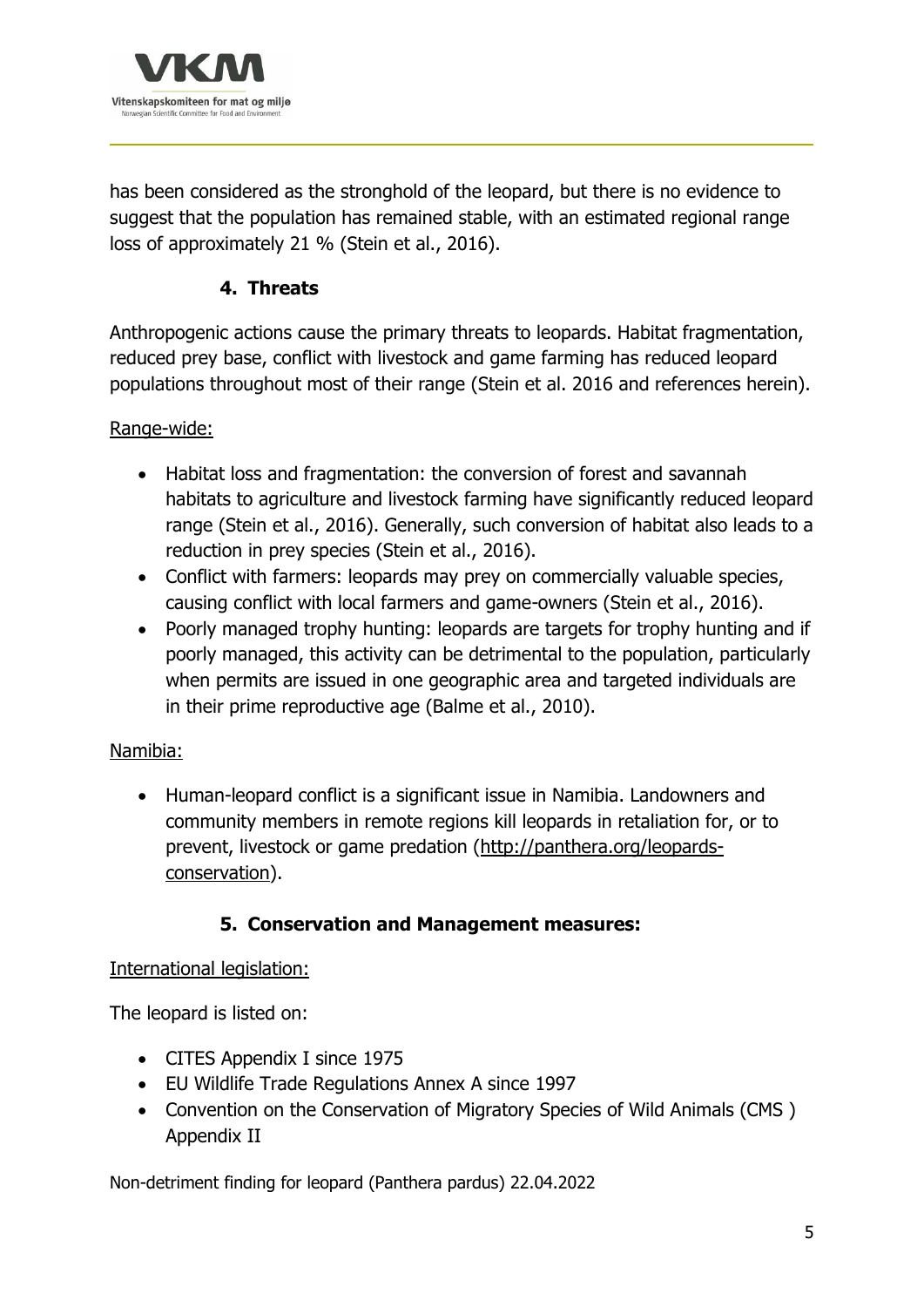

National legislation: In Namibia, the leopard is listed as Protected Game under national legislation (Nature Conservation Ordinance of 1975, Controlled Wildlife Products and Trade Acts, 2008). As such, it is illegal to hunt a leopard without a permit, however, owner or occupiers of land may kill leopards in defence of human or livestock life. In such incidences, there is a 10-day deadline for reporting to the Ministry of Environment and Tourism (AC30 Doc. 15 A2).

Conservation measures: CMS-CITES African Carnivores Initiative: The leopard is part of a joint initiative by CMS and CITES. CMS-CITES African Carnivores Initiative (CMS 2017 a,b). The conservation threats to be addressed include habitat loss and fragmentation, conflict with humans, depletion of the prey base and unsustainable trade practices.

Project pardus: Conservation program spanning all leopard range, with specific measures being initiated for the various range states. In Namibia, where humanleopard conflict is a significant issue, project pardus works to mitigate tension between people and leopards (https://www.panthera.org/leopards-conservationcountry)

Namibia is in the process of developing a leopard conservation management plan, which will be completed in 2019 (AC30 Doc.15 A2).

## **6. Trade/use**

Legal: Although leopards are listed on Appendix I of CITES, 12 African countries are permitted to export a quota of leopard skins each year, as long as these skins are not used for commercial purposes. Most of the skins are procured through trophy hunting, with a combined annual quota for all countries of 2648 leopard skins (AC30 inf. 23).

The quotas were set at a time where the leopard was deemed low conservation priority (leopard was listed as Least Concern by the IUCN in 1996). Population estimates used to determine the existing quotas were mainly derived from a modelling exercise that correlated leopard numbers with rainfall (Martin and de Meulenaer, 1988). This model was widely criticised for omitting critical factors such as anthropogenic mortality and prey availability, and for relying upon questionable assumptions; e.g., that leopards occur at maximum densities in all available habitat (AC30 Inf. 23). Despite the above-mentioned factors, export quotas have not been reviewed or revised (unless to introduce new quotas or increase existing quotas) for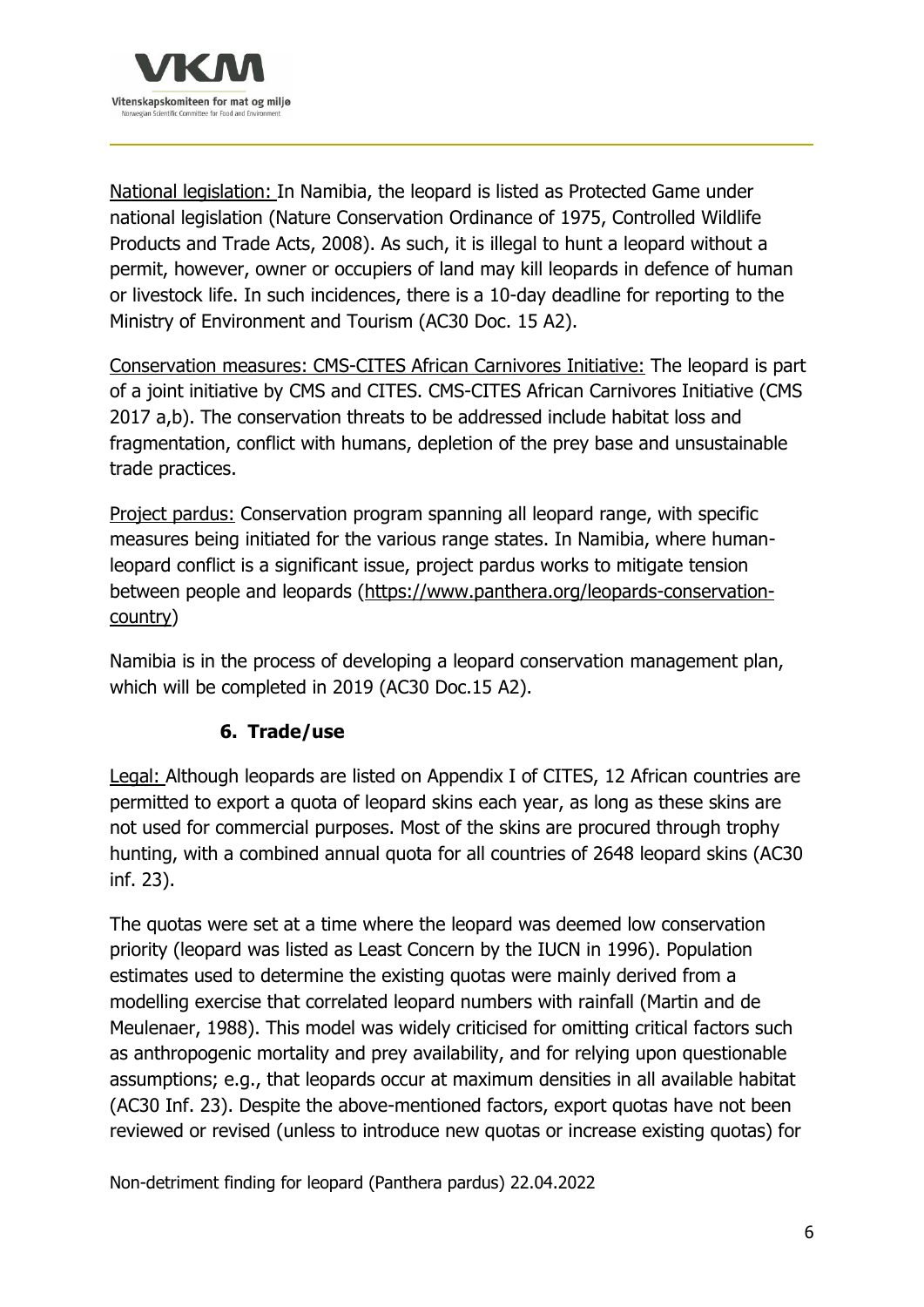

almost 20 years (AC30 Inf. 23). At Cop17, Parties were therefore asked to consider whether these quotas were still set at levels which are non-detrimental to the species and to submit these reports to the  $30<sup>th</sup>$  meeting of the Animals Committee (Geneva, 2018) (AC30 Inf. 23).

Leopard range states submitted status updates on national management and conservation efforts. The information provided by range states was reviewed by a working group, which then concluded on further actions. The working group recommendation for Namibia was as follows:

"The Working Group recommends to the Animals Committee to inform the Standing Committee that it considers that the quotas for Leopards for Namibia, as mentioned in Resolution Conf. 10.14 (Rev. CoP16) are set at levels which are non-detrimental to the survival of the species in the wild."

The Animals Committee adopted this recommendation (AC30 Sum. 3), and it was further noted by the Standing Committee (SC70 Sum. 10 Rev.1).

A quota of 250 individuals is allocated annually in Namibia. Namibian leopard hunting quotas are allocated based on the size of the land (25,00 hm minimum) and any other relevant information available (including population size estimates, hunting success rate, density, habitat and incidences of human wildlife conflict). In the absence of such information, trophy quality and trends are used as a guide to population status (high quality trophies such as prime age males are considered to indicate a healthy population) (AC30 Doc.15 A2).

Leopard hunting permits must be obtained before the hunt commences and a copy of the permit must be in physical possession of the hunting guide while the leopard is being hunted. The hunting guide must inform the Ministry of Environment and Tourism seven days before the hunt commences. Permits are only valid for a specific time frame and within a specific area. The results of the hunt need to be reported to the staff member responsible for the hunting permit within 72 hours of the hunt. Furthermore, the hunting guide must submit the prescribed leopard hunting record sheet to the Ministry of Environment and Tourism (AC30 Doc.15 A2)

Skins and skull of hunted leopards must be brought to the Ministry of Environment and Tourism for inspection and tagging, which is compulsory for the issuance of a CITES export permit (AC30 Doc.15 A2)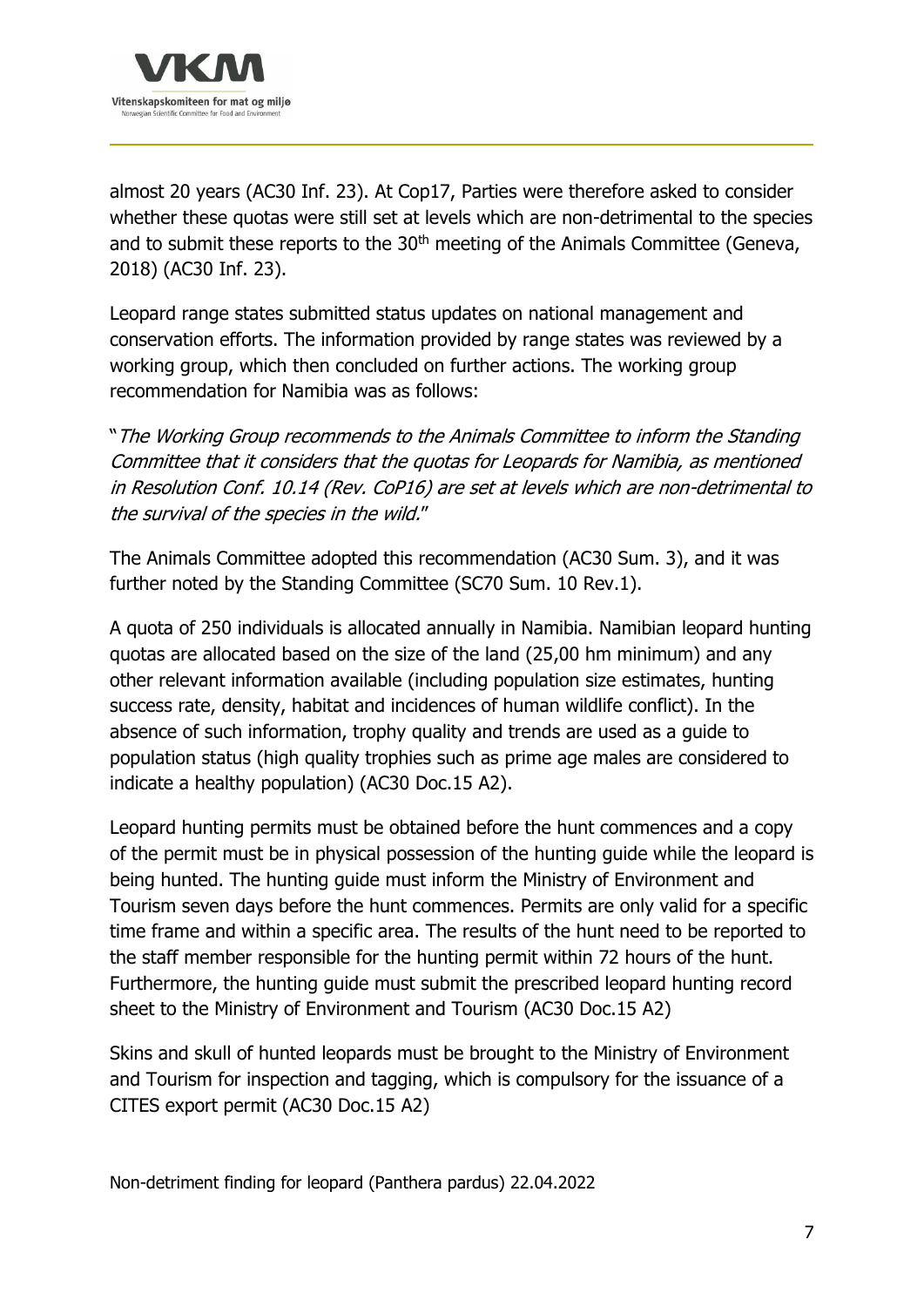

Skull must measure 32 cm minimum and the leopard should be a male > 7 years old (AC30 Doc.15 A2). While there are discussions concerning the reliability of agedetermination of leopards in the field, the minimum age threshold is currently considered among the few sound biological safeguards (in the absence of robust population data) that can be put in place to reduce the detrimental impacts of hunting leopards (AC30 Doc.10.2).

On average, 142 leopards were hunted annually in Namibia between 2004 and 2017, thus representing 56% of the annual quota (AC30 Doc.15 A2; trade.cites.org). Between 2004 and 2008, the quota of 250 individuals was filled due to very relaxed rules in regard to hunting. Therefore, the Namibian government imposed a trophyhunting moratorium in 2009, and leopard hunting regulations were reviewed and revised. After 2010, the number of leopards hunted remained low, but has been on a steady increase towards 2017 (AC30 Doc.15 A2)

Illegal: Leopards are illegally targeted for wildlife trade for their skins (which are used in traditional ceremonies), as well as bones and other parts (used for medicinal purposes in eastern cultures) (Stein et al. 2016).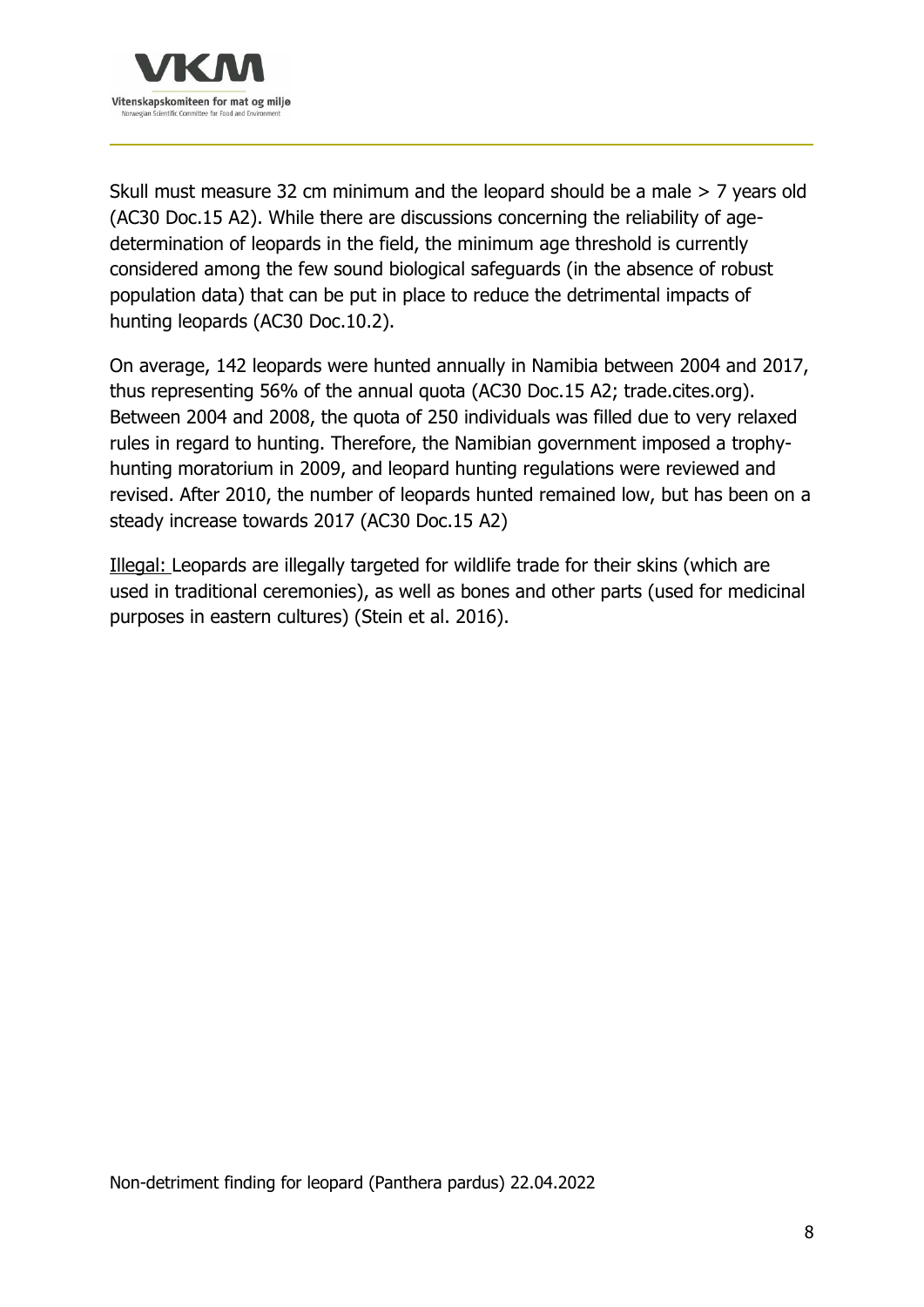

#### **References**

AC30 Doc.15 A2: Export quota review for Namibia https://cites.org/sites/default/files/eng/com/ac/30/E-AC30-15-A2.pdf

AC30 Doc.10.2: Results of the international expert workshop on non-detriment findings for hunting trophies for certain hunting trophies included in CITES appendices I and II (Seville, April 26-29, 2018).

AC30 Inf. 23: A scientific overview of the conservation status of African leopards (*Panthera pardus pardus*), with a specific focus on trophy hunting. Report prepared by the secretariat

Balme, G.A., Hunter, L.T.B., Goodman, P., Ferguson, H., Craigie, J., Slotow, R. (2010). An adaptive management approach to trophy hunting of leopards: a case study from KwaZulu-Natal, South Africa. In Biology and conservation of wild felids: 341–352. Macdonald, D.W. & Loveridge, A. J. (Eds). Oxford: Oxford University Press

Balme, G. A., Batchelor, A., Woronin Britz, N., Seymour, G., Grover, M., Hes, L., Macdonald, D. W., Hunter, L. T. (2013), Female leopard reproduction. Mammal Review, 43: 221-237. doi:10.1111/j.1365-2907.2012.00219.x

CMS (Convention on Migratory Species 2017a. Joint CMS\_CITES African Carnivore Initiative. UNEP/CMS/COP12/Doc.24.31.1:

https://www.cms.int/sites/default/files/document/cms\_cop12\_doc.24.3.1.1\_africancarnivores-initiative\_e.pdf

CMS 2017b: Decisions of the Conference of the Parties to CMS in Effect After its 12th Meeting.

http://wwww.cms.int/sites/default/files/documents/cms\_cop12\_decisions\_e\_0.pdf

Hanssen, L., Funston, P., Alfred, B., Alfred, S (2017). Large Carnivore Survey, Bwabwata National Park, Namibia, August 2017. Kwando Carnivore Project, Kyaramacan Trust Panthera, and the Namibian Ministry of Environment and Tourism. http://www.the

eis.com/data/literature/Report\_Bwabwata%20Large%20Carnivore%20Survey\_2017. pdf

Henschel, P., Hunter, L., Breitenmoser, U., Purchase, N., Packer, C., Khorozyan, I., Bauer, H., Marker, L., Sogbohossou, E., Breitenmoser-Wursten, C. 2008. Panthera